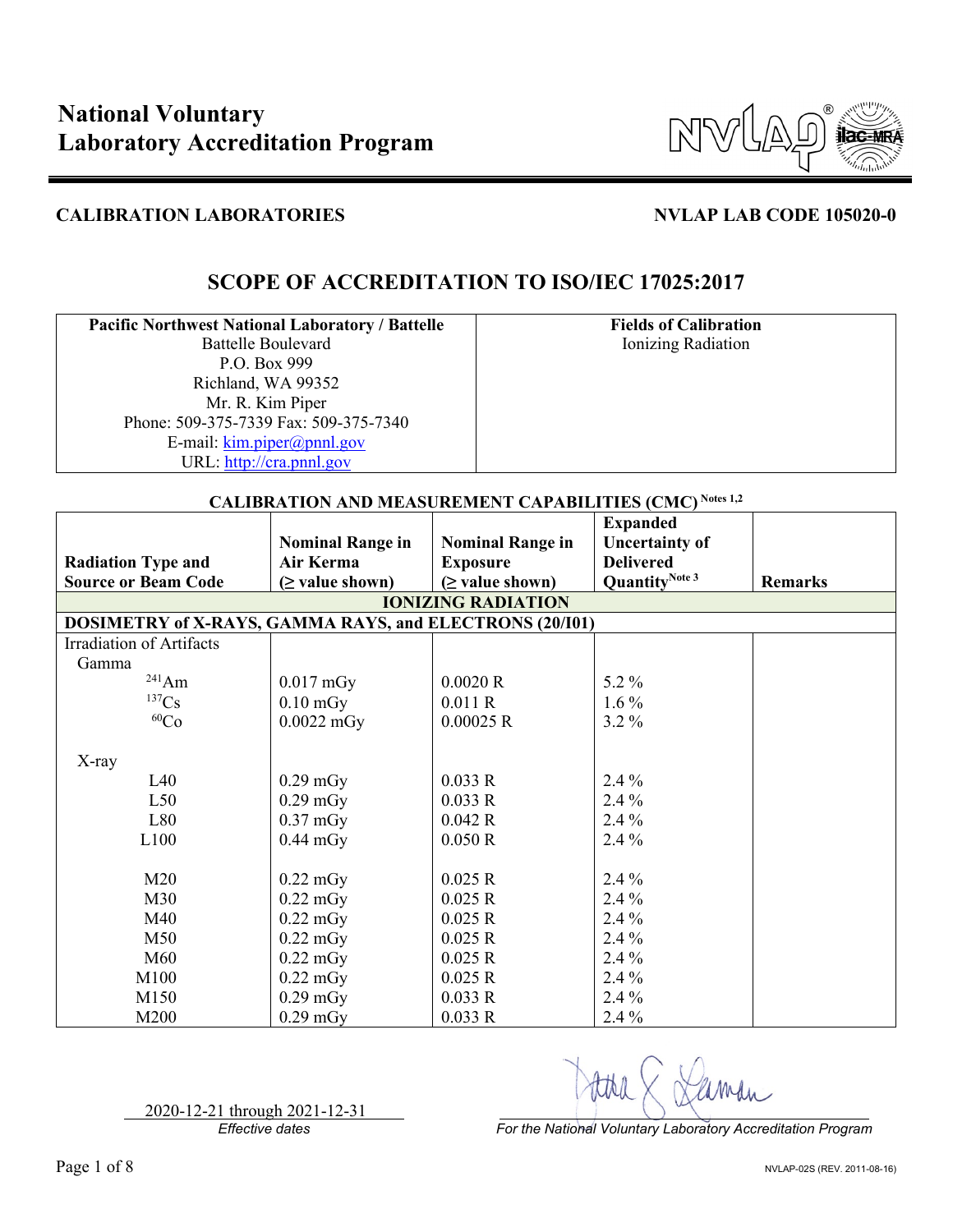

|                            |                         |                         | <b>Expanded</b>            |                |
|----------------------------|-------------------------|-------------------------|----------------------------|----------------|
|                            | <b>Nominal Range in</b> | <b>Nominal Range in</b> | <b>Uncertainty of</b>      |                |
| <b>Radiation Type and</b>  | Air Kerma               | <b>Exposure</b>         | <b>Delivered</b>           |                |
| <b>Source or Beam Code</b> | $(\geq$ value shown)    | $(\geq$ value shown)    | Quantity <sup>Note 3</sup> | <b>Remarks</b> |
| M250                       | $0.29$ mGy              | 0.033 R                 | $2.4\%$                    |                |
| M300                       | $0.15 \text{ mGy}$      | 0.017 R                 | 2.4 %                      |                |
|                            |                         |                         |                            |                |
| H30                        | $0.004$ mGy             | 0.0005 R                | 2.4 %                      |                |
| H40                        | $0.002$ mGy             | 0.0002R                 | $2.4\%$                    |                |
| H <sub>50</sub>            | $0.005$ mGy             | 0.0006R                 | 2.4 %                      |                |
| H <sub>60</sub>            | $0.004$ mGy             | 0.0005 R                | 2.4 %                      |                |
| H100                       | $0.002$ mGy             | 0.0002 R                | 2.4 %                      |                |
| H150                       | $0.07$ mGy              | 0.008R                  | $2.4\%$                    |                |
| H <sub>200</sub>           | $0.07$ mGy              | 0.008R                  | 2.4 %                      |                |
| H <sub>250</sub>           | $0.07$ mGy              | 0.008R                  | 2.4 %                      |                |
| H300                       | $0.04$ mGy              | 0.005R                  | 2.4 %                      |                |
|                            |                         |                         |                            |                |
| <b>S60</b>                 | $0.07$ mGy              | 0.008R                  | 2.4 %                      |                |
| S75                        | $0.29$ mGy              | 0.033R                  | 2.4 %                      |                |
|                            |                         |                         |                            |                |
| <b>HK30</b>                | $0.22 \text{ mGy}$      | 0.025 R                 | $2.4\%$                    |                |
| <b>HK60</b>                | $0.15$ mGy              | 0.017 R                 | 2.4 %                      |                |
| <b>HK100</b>               | $0.15$ mGy              | 0.017 R                 | $2.4\%$                    |                |
| <b>HK200</b>               | $0.29$ mGy              | 0.033 R                 | $2.4\%$                    |                |
| <b>HK250</b>               | $0.44$ mGy              | 0.050 R                 | $2.4\%$                    |                |
| <b>HK280</b>               | $0.44$ mGy              | 0.050 R                 | 2.4 %                      |                |
| <b>HK300</b>               | $0.51$ mGy              | 0.058R                  | 2.4 %                      |                |
|                            |                         |                         |                            |                |
| <b>WS60</b>                | $0.02$ mGy              | 0.002R                  | 2.4 %                      |                |
| <b>WS80</b>                | $0.03$ mGy              | 0.003R                  | 2.4 %                      |                |
| WS110                      | $0.02$ mGy              | 0.002 R                 | 2.4 %                      |                |
| WS150                      | $0.04$ mGy              | 0.005 R                 | 2.4 %                      |                |
| <b>WS200</b>               | $0.07$ mGy              | 0.008R                  | 2.4 %                      |                |
| <b>WS250</b>               | $0.07$ mGy              | 0.008R                  | 2.4 %                      |                |
| <b>WS300</b>               | $0.07$ mGy              | 0.008R                  | 2.4 %                      |                |
|                            |                         |                         |                            |                |
| <b>NS20</b>                | $0.02$ mGy              | 0.002 R                 | 2.4 %                      |                |
| <b>NS25</b>                | $0.008$ mGy             | 0.001R                  | 2.4 %                      |                |

# **CALIBRATION AND MEASUREMENT CAPABILITIES (CMC) Notes 1,2**

2020-12-21 through 2021-12-31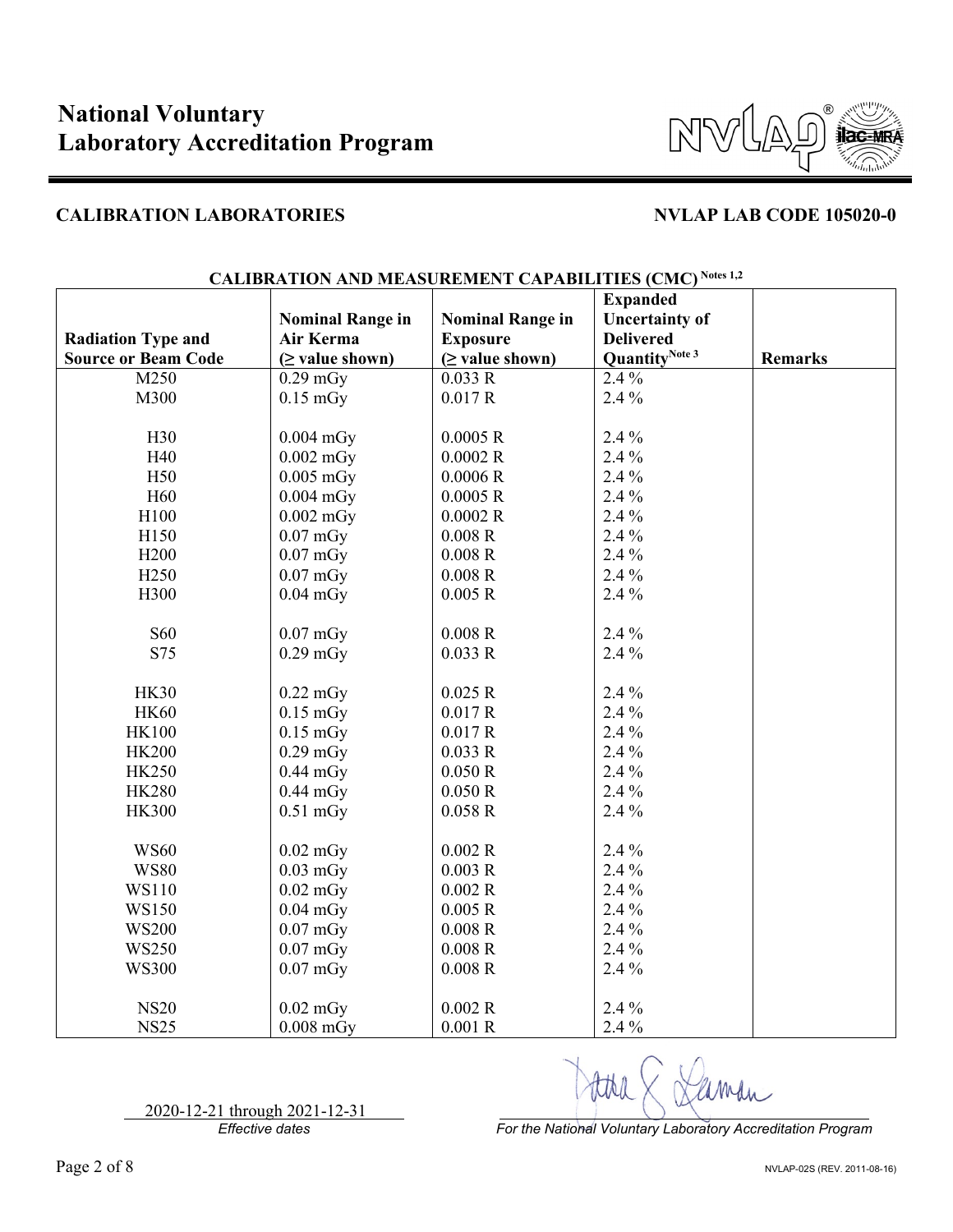

|                            |                         |                         | <b>Expanded</b>            |                |
|----------------------------|-------------------------|-------------------------|----------------------------|----------------|
|                            | <b>Nominal Range in</b> | <b>Nominal Range in</b> | <b>Uncertainty of</b>      |                |
| <b>Radiation Type and</b>  | Air Kerma               | <b>Exposure</b>         | <b>Delivered</b>           |                |
| <b>Source or Beam Code</b> | $(\geq$ value shown)    | $(\geq$ value shown)    | Quantity <sup>Note 3</sup> | <b>Remarks</b> |
| <b>NS30</b>                | $0.005$ mGy             | 0.0006R                 | $2.4\%$                    |                |
| <b>NS40</b>                | $0.003$ mGy             | 0.0003 R                | $2.4\%$                    |                |
| <b>NS60</b>                | $0.004$ mGy             | 0.0005 R                | $2.4\%$                    |                |
| <b>NS80</b>                | $0.003$ mGy             | 0.0003 R                | $2.4\%$                    |                |
| <b>NS100</b>               | $0.002$ mGy             | 0.0002R                 | $2.4\%$                    |                |
| <b>NS120</b>               | $0.002$ mGy             | 0.0002R                 | $2.4\%$                    |                |
| <b>NS150</b>               | $0.07 \text{ mGy}$      | 0.008R                  | $2.4\%$                    |                |
| <b>NS200</b>               | $0.04$ mGy              | 0.005 R                 | $2.4\%$                    |                |
| <b>NS250</b>               | $0.04$ mGy              | 0.005 R                 | $2.4\%$                    |                |
| <b>NS300</b>               | $0.04$ mGy              | 0.005 R                 | $2.4\%$                    |                |
|                            |                         |                         |                            |                |
| LK30                       | $0.0002$ mGy            | 0.00002 R               | $2.4\%$                    |                |
| LK35                       | $0.0006$ mGy            | 0.00007 R               | $2.4\%$                    |                |
| LK55                       | $0.0004$ mGy            | 0.00004R                | $2.4\%$                    |                |
| LK70                       | $0.0004$ mGy            | 0.00004R                | 2.4 %                      |                |
| <b>LK100</b>               | $0.0004$ mGy            | 0.00004R                | $2.4\%$                    |                |
| LK125                      | $0.0004$ mGy            | 0.00004R                | $2.4\%$                    |                |

# **CALIBRATION AND MEASUREMENT CAPABILITIES (CMC) Notes 1,2**

## **CALIBRATION AND MEASUREMENT CAPABILITIES (CMC) Notes 1,2**

| <b>Radiation Type and</b><br><b>Source</b>              | <b>Nominal Range in</b><br><b>Absorbed Dose to</b><br>Tissue,<br>$D_p(0.07 \text{ mm})$ | <b>Nominal Range in</b><br><b>Absorbed Dose to</b><br>Tissue,<br>$D_p(0.07$ mm) | <b>Expanded</b><br><b>Uncertainty of</b><br><b>Delivered</b><br>Quantity <sup>Note 3</sup> | <b>Remarks</b> |
|---------------------------------------------------------|-----------------------------------------------------------------------------------------|---------------------------------------------------------------------------------|--------------------------------------------------------------------------------------------|----------------|
| Irradiation of Artifacts<br>Beta<br>$85$ Kr<br>90Sr/90Y | $\geq$ 0.33 mGy<br>$\geq$ 0.18 mGy                                                      | $\geq$ 0.033 rad<br>$\geq$ 0.018 rad                                            | $3.3\%$<br>$3.3\%$                                                                         |                |

2020-12-21 through 2021-12-31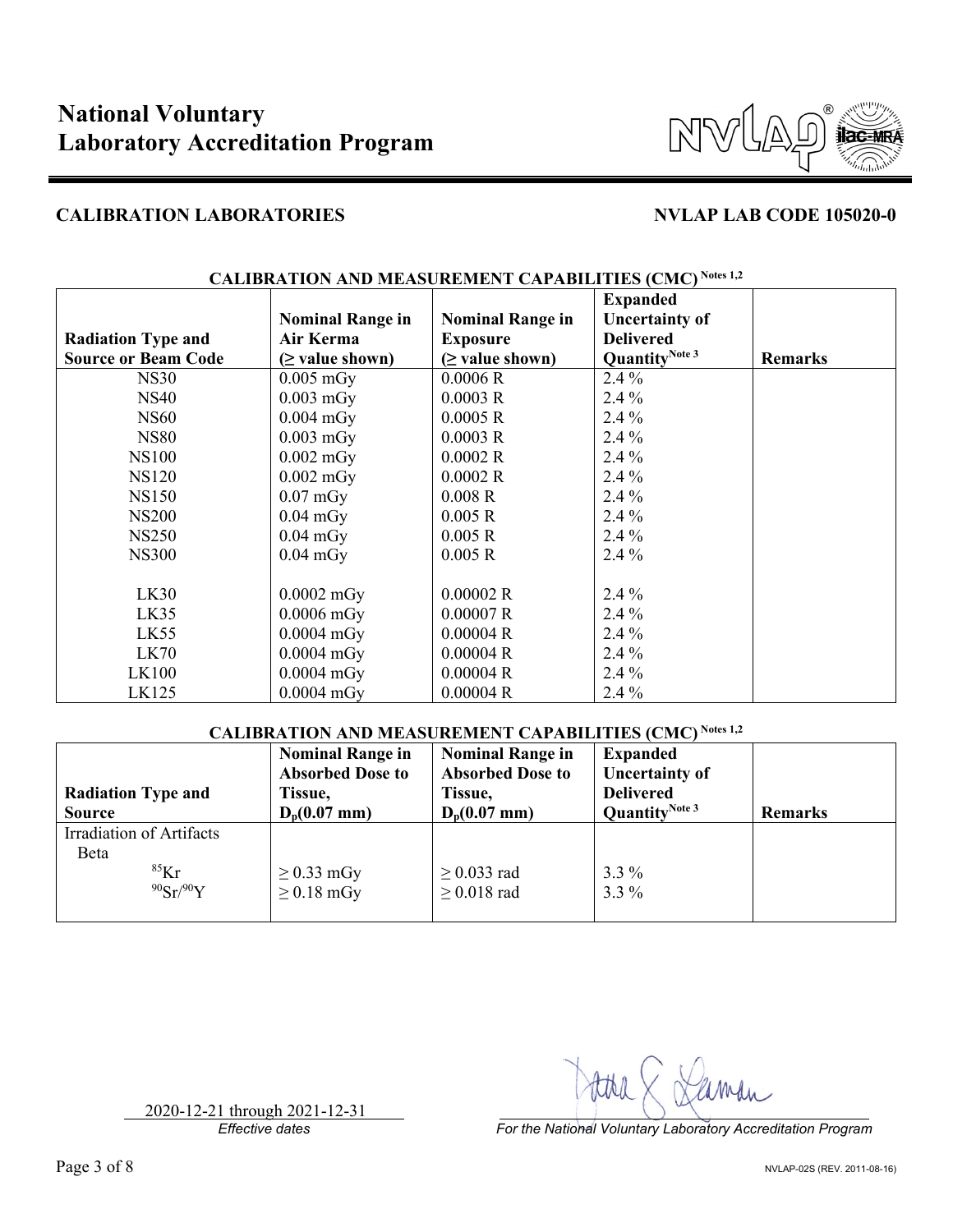

| Calibration               | http://t.tv/i/t.tv/b/methoritety.com/http://text. |                               | $\mathbf{C}$<br><b>Expanded</b> |                |
|---------------------------|---------------------------------------------------|-------------------------------|---------------------------------|----------------|
| <b>Category</b> and       |                                                   |                               | <b>Uncertainty of</b>           |                |
| <b>Radiation Type or</b>  | <b>Nominal Intensity Range in</b>                 | <b>Nominal Intensity</b>      | Reference                       |                |
| <b>Beam Code</b>          | Air Kerma Rate                                    | <b>Range in Exposure Rate</b> | FieldNote 3                     | <b>Remarks</b> |
| Calibration of            |                                                   |                               |                                 |                |
| Reference-Class and       |                                                   |                               |                                 |                |
| <b>Survey Instruments</b> |                                                   |                               |                                 |                |
| Gamma                     |                                                   |                               |                                 |                |
| $^{241}Am$                | $0.007$ mGy/h to 1.03 mGy/h                       | 0.0008 R/h to 0.118 R/h       | $3.6\%$                         |                |
| 137Cs                     | 4 E-5 mGy/h to 0.001 mGy/h                        | 4 E-6 R/h to 1 E-4 R/h        | 6.2 % to 2.5 %                  |                |
| 137 <sub>Cs</sub>         | $0.002$ mGy/h to $0.04$ mGy/h                     | 2 E-4 R/h to 4 E-3 R/h        | 4.5 % to 2.5 %                  |                |
| 137 <sub>Cs</sub>         | $0.02$ mGy/h to 6 mGy/h                           | 0.002 R/h to 0.7 R/h          | 2.5 % to 3.2 %                  |                |
| 137 <sub>Cs</sub>         | $0.4$ mGy/h to $1600$ mGy/h                       | $0.05$ R/h to 180 R/h         | 1.7 % to 2.3 %                  |                |
| ${}^{60}Co$               | 4 mGy/h to 791 000 mGy/h                          | 0.4 R/h to 90 000 R/h         | 1.2 % to 2.0 %                  |                |
|                           |                                                   |                               |                                 |                |
| X-ray                     |                                                   |                               |                                 |                |
| L40                       | 40 mGy/h to 6500 mGy/h                            | 4 R/h to 740 R/h              | $1.5\%$                         |                |
| L50                       | 40 mGy/h to 7400 mGy/h                            | 4 R/h to 840 R/h              | $1.5\%$                         |                |
| L80                       | 40 mGy/h to 8800 mGy/h                            | 5 R/h to 1000 R/h             | $1.5\%$                         |                |
| L100                      | 50 mGy/h to 11 000 mGy/h                          | 6 R/h to 1200 R/h             | $1.5\%$                         |                |
|                           |                                                   |                               |                                 |                |
| M20                       | 30 mGy/h to 5300 mGy/h                            | 3 R/h to 600 R/h              | $1.5\%$                         |                |
| M30                       | 30 mGy/h to 4400 mGy/h                            | 3 R/h to 500 R/h              | $1.5\%$                         |                |
| M40                       | 30 mGy/h to 4400 mGy/h                            | 3 R/h to 500 R/h              | $1.5\%$                         |                |
| M50                       | 30 mGy/h to $6100$ mGy/h                          | 3 R/h to 700 R/h              | $1.5\%$                         |                |
| M60                       | 30 mGy/h to 5300 mGy/h                            | 3 R/h to 600 R/h              | $1.5\%$                         |                |
| M100                      | 30 mGy/h to 5300 mGy/h                            | 3 R/h to 600 R/h              | $1.5\%$                         |                |
| M150                      | 40 mGy/h to 7000 mGy/h                            | 4 R/h to 800 R/h              | $1.5\%$                         |                |
| M200                      | 40 mGy/h to 5700 mGy/h                            | 4 R/h to 650 R/h              | $1.5\%$                         |                |
| M250                      | 40 mGy/h to 4400 mGy/h                            | 4 R/h to 500 R/h              | $1.5\%$                         |                |
| M300                      | 20 mGy/h to 1500 mGy/h                            | 2 R/h to 175 R/h              | $1.5\%$                         |                |
|                           |                                                   |                               |                                 |                |
| H <sub>30</sub>           | $0.5$ mGy/h to $100$ mGy/h                        | 0.06 R/h to 12 R/h            | $1.5\%$                         |                |
| H40                       | $0.2$ mGy/h to 40 mGy/h                           | $0.02$ R/h to 5 R/h           | $1.5\%$                         |                |
| H50                       | $0.6$ mGy/h to $110$ mGy/h                        | 0.07 R/h to 13 R/h            | $1.5\%$                         |                |
| H <sub>60</sub>           | $0.5$ mGy/h to $110$ mGy/h                        | 0.06 R/h to 13 R/h            | $1.5\%$                         |                |
| H100                      | $0.2$ mGy/h to $30$ mGy/h                         | $0.02$ R/h to 3 R/h           | $1.5\%$                         |                |
| H150                      | 9 mGy/h to 200 mGy/h                              | 1 R/h to 21 R/h               | $1.5\%$                         |                |

### **CALIBRATION AND MEASUREMENT CAPABILITIES (CMC) Notes 1,2**

2020-12-21 through 2021-12-31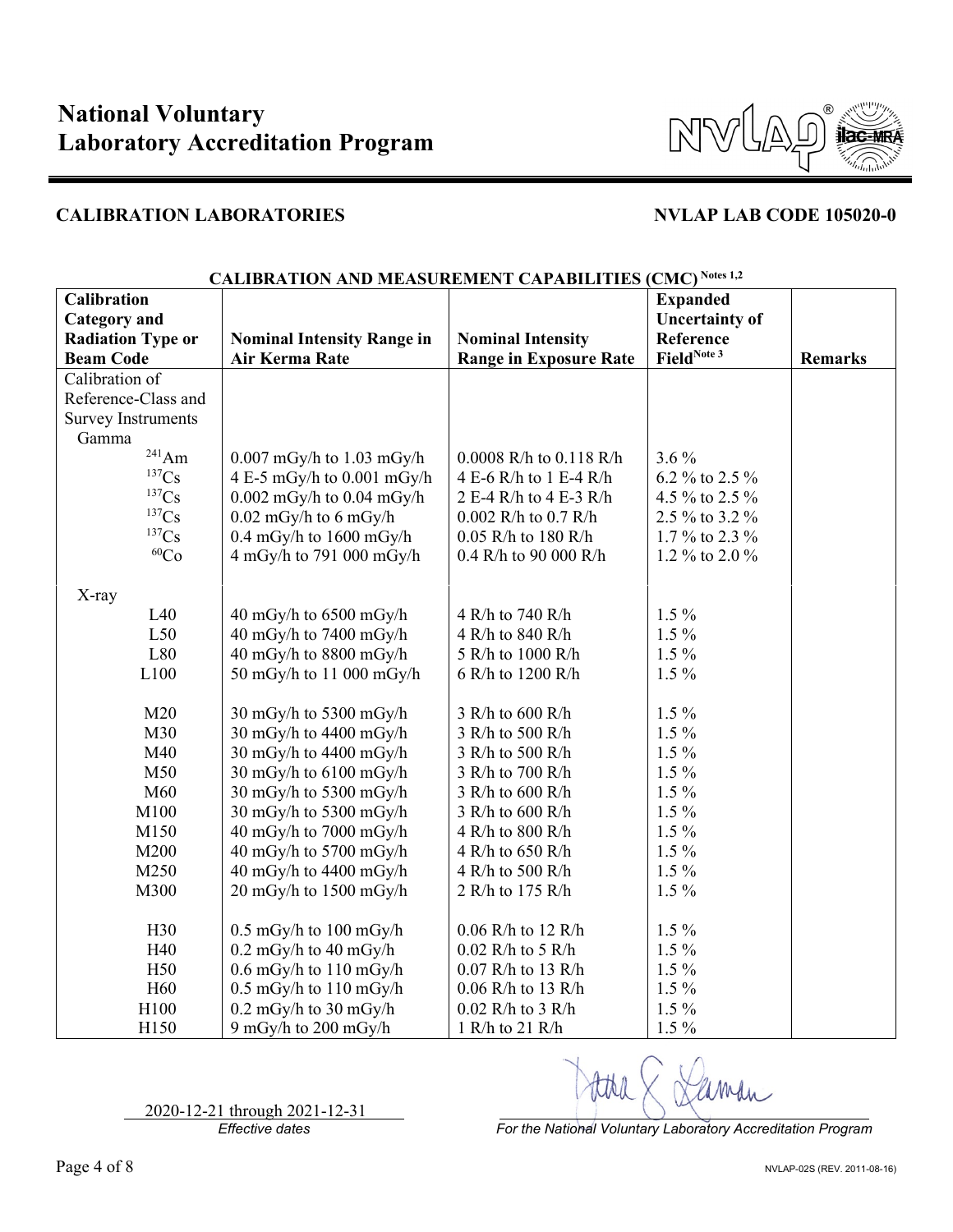

| Calibration              |                                   |                               | <b>Expanded</b>       |                |
|--------------------------|-----------------------------------|-------------------------------|-----------------------|----------------|
| <b>Category</b> and      |                                   |                               | <b>Uncertainty of</b> |                |
| <b>Radiation Type or</b> | <b>Nominal Intensity Range in</b> | <b>Nominal Intensity</b>      | Reference             |                |
| <b>Beam Code</b>         | Air Kerma Rate                    | <b>Range in Exposure Rate</b> | FieldNote 3           | <b>Remarks</b> |
| H <sub>200</sub>         | 9 mGy/h to 100 mGy/h              | 1 R/h to 14 R/h               | $1.5\%$               |                |
| H <sub>250</sub>         | 8 mGy/h to 90 mGy/h               | 0.9 R/h to 10 R/h             | $1.5\%$               |                |
| H300                     | 5 mGy/h to 50 mGy/h               | $0.6$ R/h to $6$ R/h          | $1.5\%$               |                |
|                          |                                   |                               |                       |                |
| <b>S60</b>               | 9 mGy/h to 2000 mGy/h             | 1 R/h to 230 R/h              | $1.5\%$               |                |
| S75                      | 40 mGy/h to 7700 mGy/h            | 4 R/h to 880 R/h              | $1.5\%$               |                |
|                          |                                   |                               |                       |                |
| <b>HK30</b>              | 30 mGy/h to 4400 mGy/h            | 3 R/h to 500 R/h              | $1.5\%$               |                |
| <b>HK60</b>              | 20 mGy/h to 2600 mGy/h            | 2 R/h to 300 R/h              | $1.5\%$               |                |
| <b>HK100</b>             | 20 mGy/h to 3500 mGy/h            | 2 R/h to 400 R/h              | $1.5\%$               |                |
| <b>HK200</b>             | 40 mGy/h to 5300 mGy/h            | 4 R/h to 600 R/h              | $1.5\%$               |                |
| <b>HK250</b>             | 50 mGy/h to 7000 mGy/h            | 6 R/h to 800 R/h              | $1.5\%$               |                |
| <b>HK280</b>             | 50 mGy/h to 5300 mGy/h            | 6 R/h to 600 R/h              | $1.5\%$               |                |
| <b>HK300</b>             | 60 mGy/h to 7000 mGy/h            | 7 R/h to 800 R/h              | $1.5\%$               |                |
|                          |                                   |                               |                       |                |
| <b>WS60</b>              | 2 mGy/h to 350 mGy/h              | $0.2$ R/h to 40 R/h           | $1.5\%$               |                |
| <b>WS80</b>              | 3 mGy/h to 600 mGy/h              | $0.3$ R/h to 68 R/h           | $1.5\%$               |                |
| WS110                    | 2 mGy/h to 440 mGy/h              | $0.2$ R/h to 50 R/h           | $1.5\%$               |                |
| WS150                    | 5 mGy/h to 900 mGy/h              | $0.6$ R/h to 100 R/h          | $1.5\%$               |                |
| <b>WS200</b>             | 9 mGy/h to 1400 mGy/h             | 1 R/h to 160 R/h              | $1.5\%$               |                |
| <b>WS250</b>             | 9 mGy/h to 1400 mGy/h             | 1 R/h to 160 R/h              | $1.5\%$               |                |
| <b>WS300</b>             | 9 mGy/h to $1500$ mGy/h           | 1 R/h to 170 R/h              | $1.5\%$               |                |
|                          |                                   |                               |                       |                |
| <b>NS20</b>              | 2 mGy/h to 350 mGy/h              | $0.2$ R/h to 40 R/h           | $1.5\%$               |                |
| <b>NS25</b>              | $0.9$ mGy/h to $260$ mGy/h        | 0.1 R/h to 30 R/h             | $1.5\%$               |                |
| <b>NS30</b>              | $0.6$ mGy/h to 130 mGy/h          | 0.07 R/h to 15 R/h            | $1.5\%$               |                |
| <b>NS40</b>              | $0.4$ mGy/h to 70 mGy/h           | $0.04$ R/h to 8 R/h           | $1.5\%$               |                |
| <b>NS60</b>              | $0.5$ mGy/h to $120$ mGy/h        | 0.06 R/h to 14 R/h            | $1.5\%$               |                |
| <b>NS80</b>              | $0.3$ mGy/h to 60 mGy/h           | $0.03$ R/h to 7 R/h           | $1.5\%$               |                |
| <b>NS100</b>             | $0.2 \text{ mGy/h}$ to 40 mGy/h   | $0.02$ R/h to 4 R/h           | $1.5\%$               |                |
| <b>NS120</b>             | $0.2 \text{ mGy/h}$ to 40 mGy/h   | $0.02$ R/h to 4 R/h           | $1.5\%$               |                |
| <b>NS150</b>             | 9 mGy/h to 250 mGy/h              | 1 R/h to 28 R/h               | $1.5\%$               |                |
| <b>NS200</b>             | 5 mGy/h to 70 mGy/h               | $0.6$ R/h to 8 R/h            | $1.5\%$               |                |
| <b>NS250</b>             | $5 \text{ mGy/h}$ to 60 mGy/h     | $0.6$ R/h to 7 R/h            | $1.5\%$               |                |

## **CALIBRATION AND MEASUREMENT CAPABILITIES (CMC) Notes 1,2**

2020-12-21 through 2021-12-31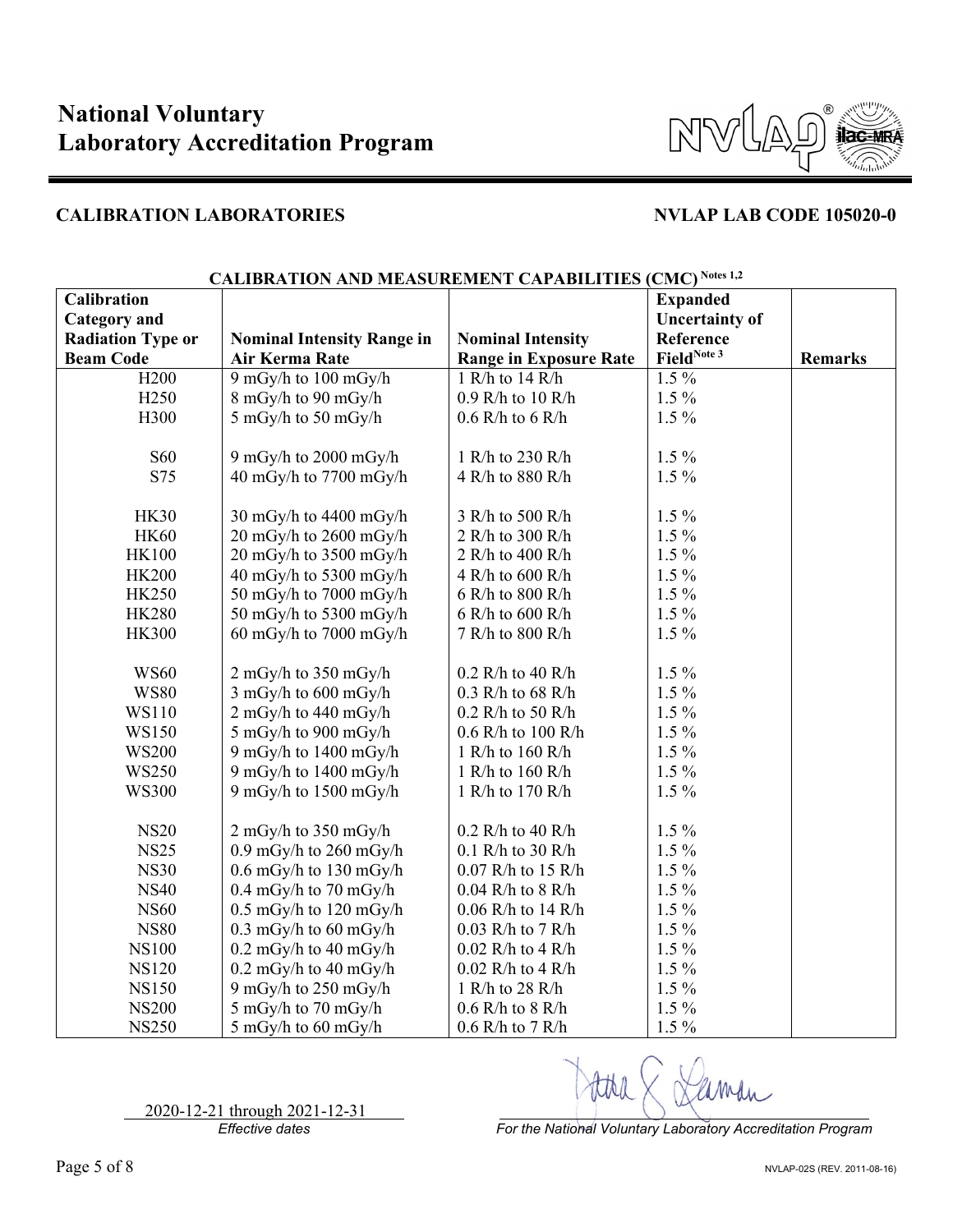

| <b>Calibration</b><br><b>Category and</b><br><b>Radiation Type or</b><br><b>Beam Code</b> | <b>Nominal Intensity Range in</b><br><b>Air Kerma Rate</b>  | <b>Nominal Intensity</b><br><b>Range in Exposure Rate</b> | <b>Expanded</b><br><b>Uncertainty of</b><br>Reference<br>FieldNote 3 | <b>Remarks</b> |
|-------------------------------------------------------------------------------------------|-------------------------------------------------------------|-----------------------------------------------------------|----------------------------------------------------------------------|----------------|
| <b>NS300</b>                                                                              | $5 \text{ mGy/h}$ to $50 \text{ mGy/h}$                     | $0.6$ R/h to $6$ R/h                                      | $1.5\%$                                                              |                |
| LK30<br>LK35                                                                              | $0.02 \text{ mGy/h}$ to 4 mGy/h<br>$0.07$ mGy/h to 20 mGy/h | $0.002$ R/h to $0.4$ R/h<br>$0.008$ R/h to 2 R/h          | $1.5\%$<br>$1.5\%$                                                   |                |
| LK55                                                                                      | $0.04$ mGy/h to 9 mGy/h                                     | $0.005$ R/h to 1 R/h                                      | $1.5\%$                                                              |                |
| LK70                                                                                      | $0.04$ mGy/h to 9 mGy/h                                     | $0.005$ R/h to 1 R/h                                      | $1.5\%$                                                              |                |
| LK100                                                                                     | $0.04$ mGy/h to 9 mGy/h                                     | $0.005$ R/h to 1 R/h                                      | $1.5\%$                                                              |                |
| LK125                                                                                     | $0.04$ mGy/h to 9 mGy/h                                     | $0.005$ R/h to 1 R/h                                      | $1.5\%$                                                              |                |

### **CALIBRATION AND MEASUREMENT CAPABILITIES (CMC) Notes 1,2**

## **CALIBRATION AND MEASUREMENT CAPABILITIES (CMC) Notes 1,2**

| <b>Radiation Type and</b> | <b>Nominal Intensity Range in</b> | <b>Nominal Intensity</b>      | <b>Expanded</b>       | <b>Remarks</b> |
|---------------------------|-----------------------------------|-------------------------------|-----------------------|----------------|
| <b>Source</b>             | <b>Absorbed Dose Rate to</b>      | <b>Range in Absorbed Dose</b> | <b>Uncertainty of</b> |                |
|                           | Tissue, $D_p(0.07$ mm)            | <b>Rate to Tissue,</b>        | Reference             |                |
|                           |                                   | $D_p(0.07mm)$                 | FieldNote 3           |                |
| Calibration of            |                                   |                               |                       |                |
| Reference-Class and       |                                   |                               |                       |                |
| <b>Survey Instruments</b> |                                   |                               |                       |                |
| Beta                      |                                   |                               |                       |                |
| ${}^{85}$ Kr              | $39 \text{ mGy/h}$                | $3.9 \text{ rad/h}$           | $2.7\%$               |                |
| 90Sr/90Y                  | 12 mGy/h to $1500$ mGy/h          | 1.2 rad/h to $150$ rad/h      | 2.8%                  |                |

# **CALIBRATION AND MEASUREMENT CAPABILITIES (CMC) Notes 1,2**

| <b>Radiation Type and</b><br><b>Source</b><br><b>NEUTRON SOURCES and DOSIMETERS (20/103)</b> | <b>Nominal Range in</b><br><b>Neutron Personal</b><br>Dose Equivalent,<br>$H_p(10mm)^{Note 8}$ | <b>Nominal Range in</b><br><b>Neutron Personal</b><br>Dose Equivalent,<br>$H_p(10mm)$ | <b>Expanded</b><br><b>Uncertainty of</b><br><b>Delivered</b><br>Quantity <sup>Note 3, 8</sup> | <b>Remarks</b> |
|----------------------------------------------------------------------------------------------|------------------------------------------------------------------------------------------------|---------------------------------------------------------------------------------------|-----------------------------------------------------------------------------------------------|----------------|
| Irradiation of Artifacts                                                                     |                                                                                                |                                                                                       |                                                                                               |                |
| <b>Neutron</b>                                                                               |                                                                                                |                                                                                       |                                                                                               |                |
| $252Cf$ Bare                                                                                 | $\geq 0.001$ mSv                                                                               | $\geq 0.0001$ rem                                                                     | $8.5\%$                                                                                       |                |
| <sup>252</sup> Cf Moderated                                                                  | $\geq 0.0002$ mSv                                                                              | $\geq 0.00002$ rem                                                                    | $11\%$                                                                                        |                |

2020-12-21 through 2021-12-31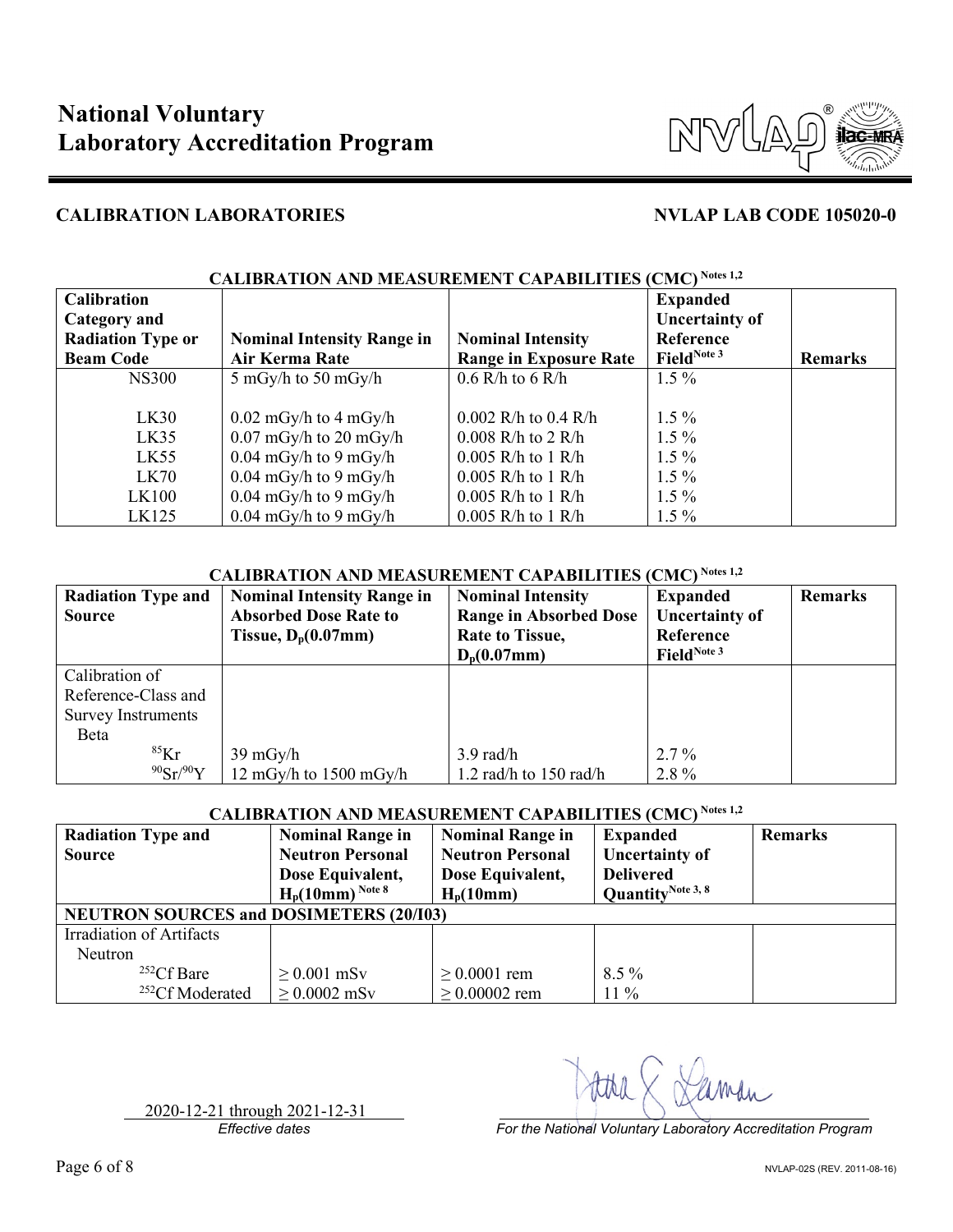

| <b>Radiation Type</b><br>and Source | <b>Nominal Intensity Range</b><br>in Neutron Ambient Dose<br><b>Equivalent Rate,</b><br>$H^*(10mm)^{Note 8}$ | <b>Nominal Intensity Range in</b><br><b>Neutron Ambient Dose</b><br>Equivalent Rate, H <sup>*</sup> (10mm) | <b>Expanded</b><br><b>Uncertainty of</b><br>Reference<br>Field Note 3, 8 | <b>Remarks</b> |
|-------------------------------------|--------------------------------------------------------------------------------------------------------------|------------------------------------------------------------------------------------------------------------|--------------------------------------------------------------------------|----------------|
| Calibration of                      |                                                                                                              |                                                                                                            |                                                                          |                |
| Reference-Class and                 |                                                                                                              |                                                                                                            |                                                                          |                |
| <b>Survey Instruments</b>           |                                                                                                              |                                                                                                            |                                                                          |                |
| <b>Neutron</b>                      |                                                                                                              |                                                                                                            |                                                                          |                |
| $252Cf$ Bare                        | $3 E-3$ mS/h to $4$ mSv/h                                                                                    | $3 E-4$ rem/h to 0.4 rem/h                                                                                 | $8\%$ to 9 %                                                             |                |
|                                     | $0.06$ mSv/h to 350 mSv/h                                                                                    | $0.006$ rem/h to 35 rem/h                                                                                  | 4.4 \% to 4.7 \%                                                         |                |
| $252CF$ Moderated                   | $8 E-4$ mSv/h to 0.33 mSv/h                                                                                  | $8E-5$ rem/h to 0.033 rem/h                                                                                | 12 % to 13 %                                                             |                |
|                                     | $0.02$ mSv/h to 26 mSv/h                                                                                     | $0.002$ rem/h to 2.6 rem/h                                                                                 | 4.5 % to 4.7 %                                                           |                |
|                                     |                                                                                                              | <b>END</b>                                                                                                 |                                                                          |                |

# **CALIBRATION AND MEASUREMENT CAPABILITIES (CMC) Notes 1,2**

*Effective dates For the National Voluntary Laboratory Accreditation Program*

2020-12-21 through 2021-12-31